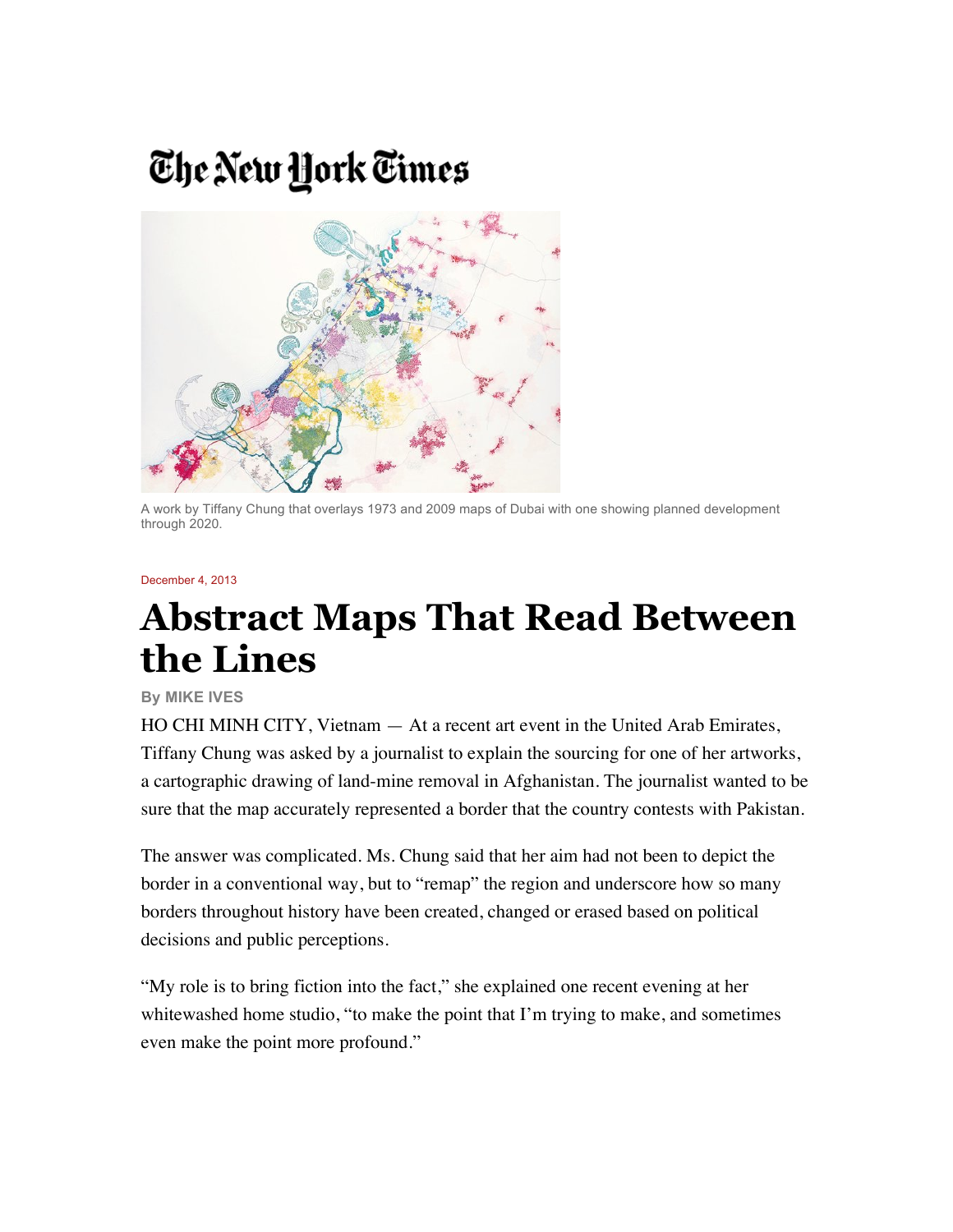Her drawings investigate how political and environmental traumas alter landscapes, and her subjects include Iraqi state railways in 1930, Hiroshima and Nagasaki in World War II, the demilitarized zones of the Korean and Vietnam wars, and even the flooding projections for 2050 of Ms. Chung's adopted hometown. (She was born in the central Vietnamese city of Da Nang and attended college and graduate school in California before relocating — with a long stop in Japan — to Ho Chi Minh City.)



A mixed media installation by Tiffany Chung that will be shown at Galerie Quynh in Ho Chi Minh City, Vietnam.

Each artwork is typically inspired by weeks of meticulous research, and Ms. Chung's captions can be intensely specific. For example, one that accompanies a drawing of San Francisco before the devastating earthquake of 1906 quotes an 1895 blurb on a map from the United States Geological Survey: "distribution of apparent intensity based on Rossi-Forel scale, the known faults, and the routes examined."

However, the drawings usually venture beyond the literal and into pseudo-abstract territory. And despite their weighty subject matter, they are dazzlingly beautiful.

Large swaths of Ms. Chung's drawings are often left blank, while the colored areas are packed with swirling patterns and ornate details. A glaring absence of explanatory charts or legends prompts the viewer to focus back and forth, from macro to micro, while pondering the artist's conceptual intentions.

"She has all this information and content, and half of the times it turns into a visual abstraction," said Apsara DiQuinzio, who commissioned Ms. Chung to create drawings for "Six Lines of Flight," a group show last year at the San Francisco Museum of Modern Art featuring artists from six cities. "Her rendering sort of loosens it up  $-$  it's almost like she's looking very closely at the area with a magnifying lens, and then she zooms out so that you get a bigger picture of what's happening through that abstraction."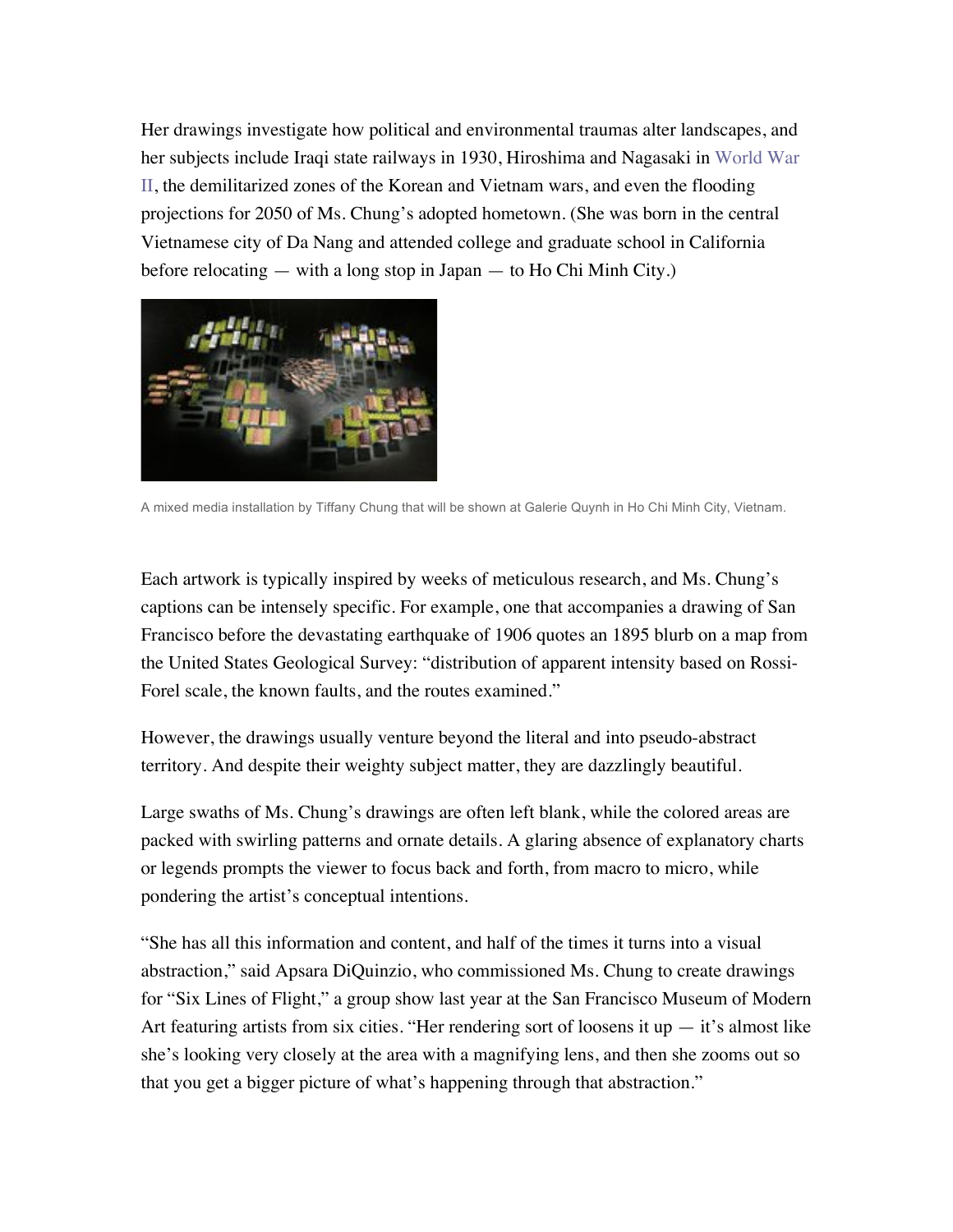Up close, the ornate patterning may recall Victorian embroidery, or even diagrams of the human pulmonary or cardiovascular systems. Ms. Chung, who draws with an extra-fine pen that is commonly used by architects, said her microlevel details are inspired by her research of bacteria and fungi.

Ms. Chung, 43, added that her interest in cartography stems partly from the two years she spent living in three Japanese cities. In particular, she was fascinated by the coexistence of ancient and modern buildings, and saw in it what her native Vietnam might eventually look like once it reached a similar level of economic development.

Her work after she graduated, in 2000, from the fine arts program at the University of California, Santa Barbara, mainly focused on how Japanese urban cultures were spreading around the world, she said.

During her stay in Japan, she began to look specifically at the transformation of urban landscapes. An early product was a scale model of a city skyline that Ms. Chung created using polystyrene electronics packaging. That 2006 work, "from sidewalk cafes to the stars," was later exhibited at galleries in Japan and Thailand. (Like many of her works, it has a lowercase title, as if to underscore her attention to microlevel details.)

After returning to Vietnam in 2007, Ms. Chung grew interested in an outer district of Ho Chi Minh City where land had been removed to provide soil for land-reclamation and real estate projects in the city center. She drew the scarred terrain that remained, and the result surprised her.

"Oh my God, I am mapping something" was her reaction, she recalled. "So I started to go more into that."

Since then she has created more than 50 mapped drawings. Some look into the past, the future or both. For example a drawing of Dubai, United Arab Emirates, overlays 1973 and 2009 maps of the city with one showing projected development through 2020. (It was later collected by members of Dubai's royal family.) Colin Gardner, Ms. Chung's mentor and a professor of art at her alma mater, calls it a "sociopolitical palimpsest."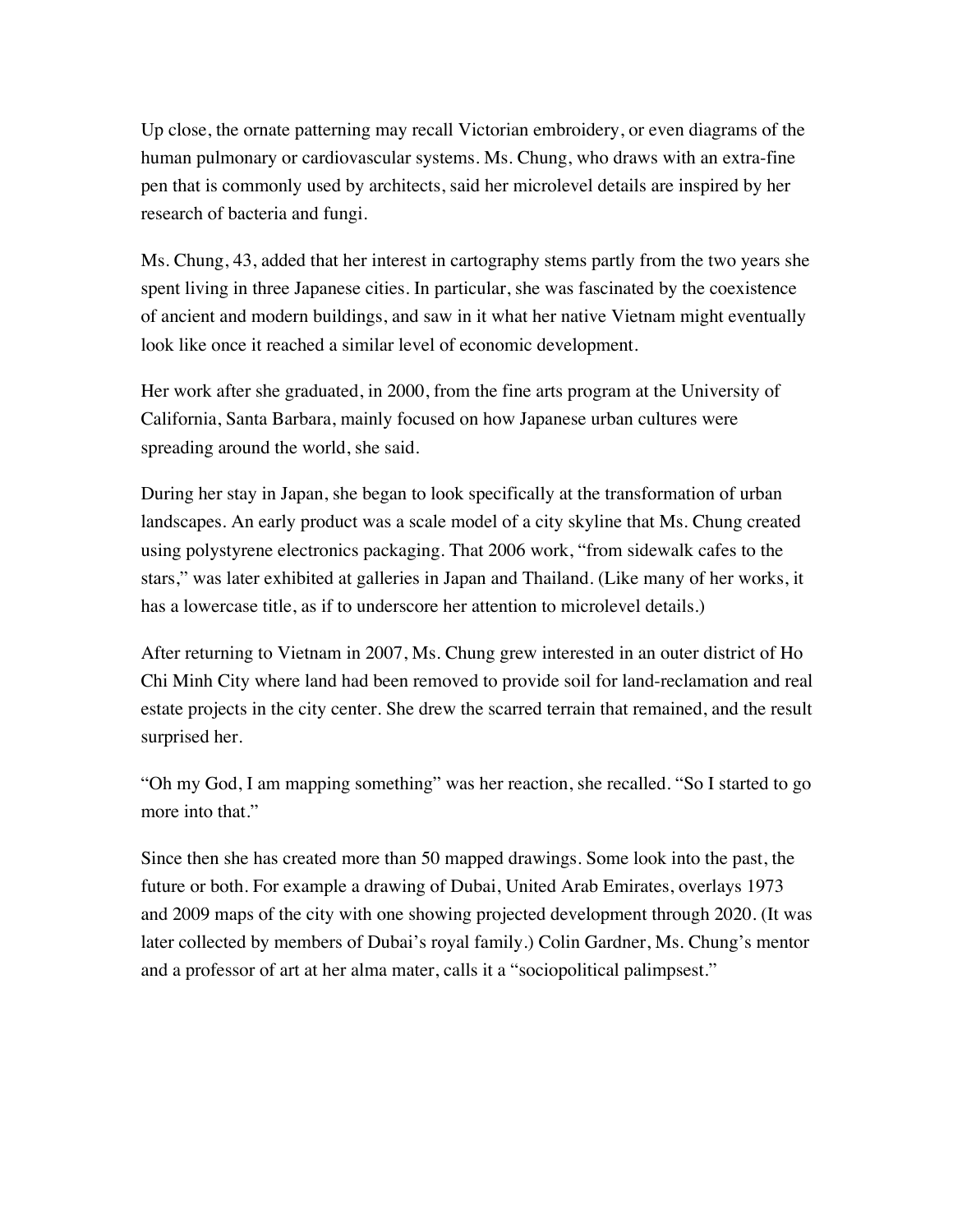

Ms. Chung often explores the recovery and growth of war-torn areas, as in "Hazard Location Map of Afghanistan."

A cartographic impulse also runs through pieces Ms. Chung has created in other media.

For example, at the 2011 Singapore Biennale, she exhibited a scale model of a floating community that was partly inspired by maps of how climate change may affect Vietnam's low-lying Mekong Delta. And a two-channel video she is creating will explore how landscapes have changed near abandoned coal mines in Japan's Yamaguchi Prefecture.

Mr. Gardner said that while Ms. Chung's minimalist aesthetic is difficult to categorize, it could feasibly be called "speculative realism."

"There's something very artificial about the colors and the look of things which undercuts the more documentary qualities of the work," he explained.

In that sense, Ms. Chung's latest project, "an archaeology project for future remembrance" is a departure from her previous work because it has a clearer documentary element. It focuses on a trove of physical debris she has collected from a riverside district of Ho Chi Minh City where she says thousands of people have been evicted by officials in recent years to make way for planned development projects.

Most of the land is now fallow, and Ms. Chung has been interviewing evicted residents and "excavating" remnants of their homes, including windows and a concrete slab from a foundation measuring 50 by 25 inches, or 128 by 64 centimeters.

The objects are scheduled to be exhibited this week at Galerie Quynh in Ho Chi Minh City, marking the first time since 2008 that the artist has exhibited in Vietnam, said Quynh Pham, the gallery's director. The show includes some of Ms. Chung's older